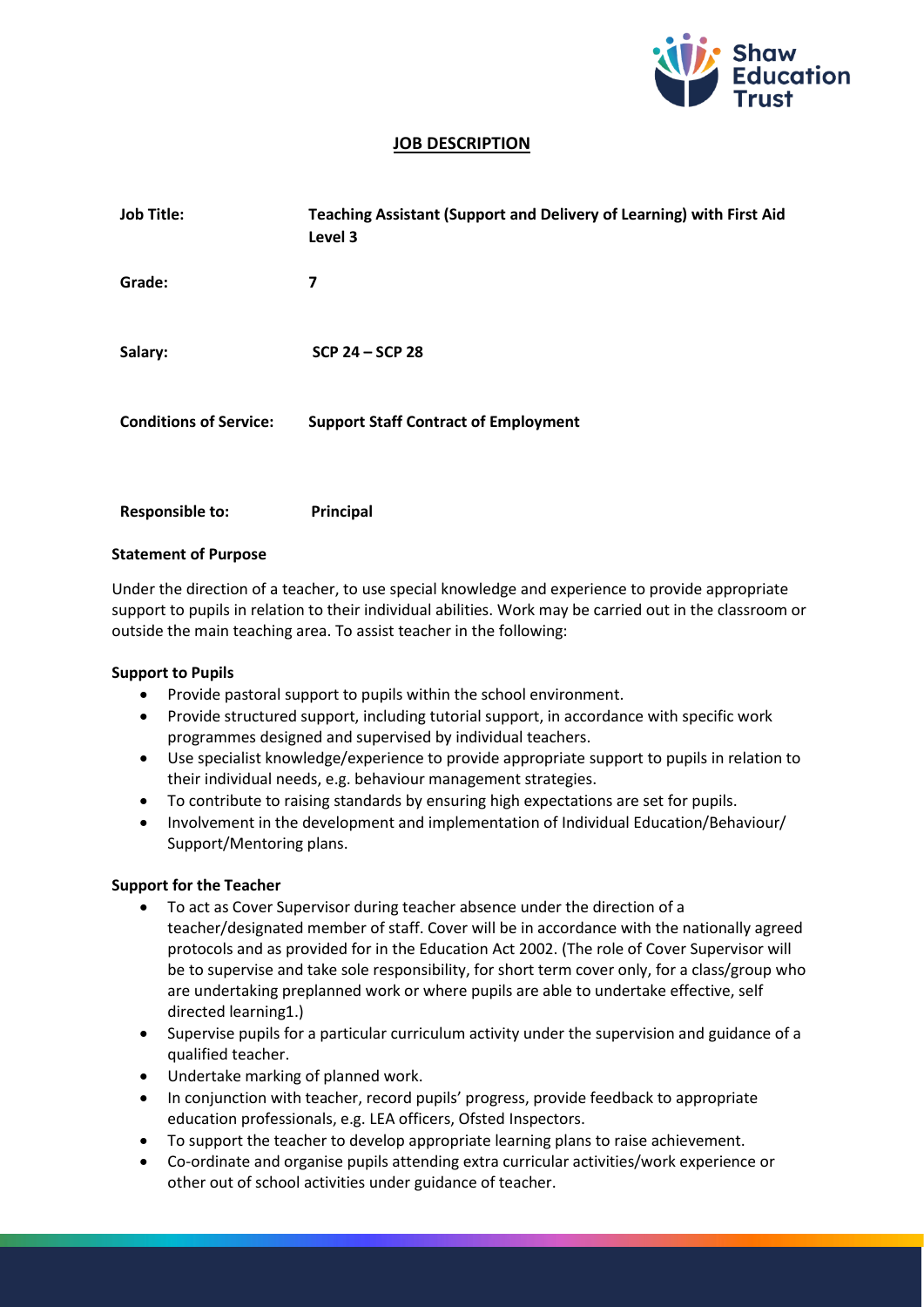

• Provide general admin support, for classroom activities e.g. produce worksheets for agreed activities etc.

1 Please see WAMG guidance notes on cover supervision. A cover supervisor will contribute to the delivery of learning, but will not be expected to deliver lessons unless guidance and supervision is available from a suitably qualified member of staff. The Headteacher must be satisfied that the postholder has the skills, expertise and experience to undertake the cover role.

### **Support for the Curriculum**

- Contribute to curriculum planning, evaluation and implementation.
- Contribute to development of school policies and procedures by participation in working groups.
- The development, preparation and dissemination of appropriate materials.
- Determine the need for, prepare and use specialist equipment, plans and resources to support pupils.

#### • **Support to First Aid**

- To administer first aid to students, staff and visitors as required.
- To liaise with parents/carers over student medical and first aid issues.
- To ensure care plans are regularly updated and information is current and made available to teaching staff with regard to trips/school activities.
- To liaise with school health service over arrangements for medical inspections, inoculations, etc.
- To be responsible for the medical room, first aid boxes around the school and the ordering of supplies.
- To be responsible for medicine, which students need to take in school.
- Maintain records of first aid administered and school accident book.
- Liaise with Curriculum Support Co-ordinator over students with specific medical needs.

**Support to School** (this list is not exhaustive and should reflect the ethos of the school)

- Promote and safeguard the welfare of children and young persons you are responsible for or come into contact with.
- Provide support to the Senior Teaching Assistant Level 4 in the provision OF development activities for other TA's in school.
- Comply with policies and procedures relating to child protection, health, safety and security, confidentiality and data protection, reporting all concerns to an appropriate person.
- Ensure all pupils have equal access to opportunities to learn and develop.
- Liaise effectively with teachers/parents/guardians, welfare officers, health visitors and other professional staff as part of the routine consultative process.
- Contribute to the overall ethos/work/aims of the school.
- Attend relevant meetings as required.1
- Participate in training and other learning activities and performance development as required (see footnote 1).
- Assist with the supervision of pupils out of lesson times, including before and after school and at lunchtimes.
- Recognise own strengths and areas of expertise and use these to advice and support others.

*Note*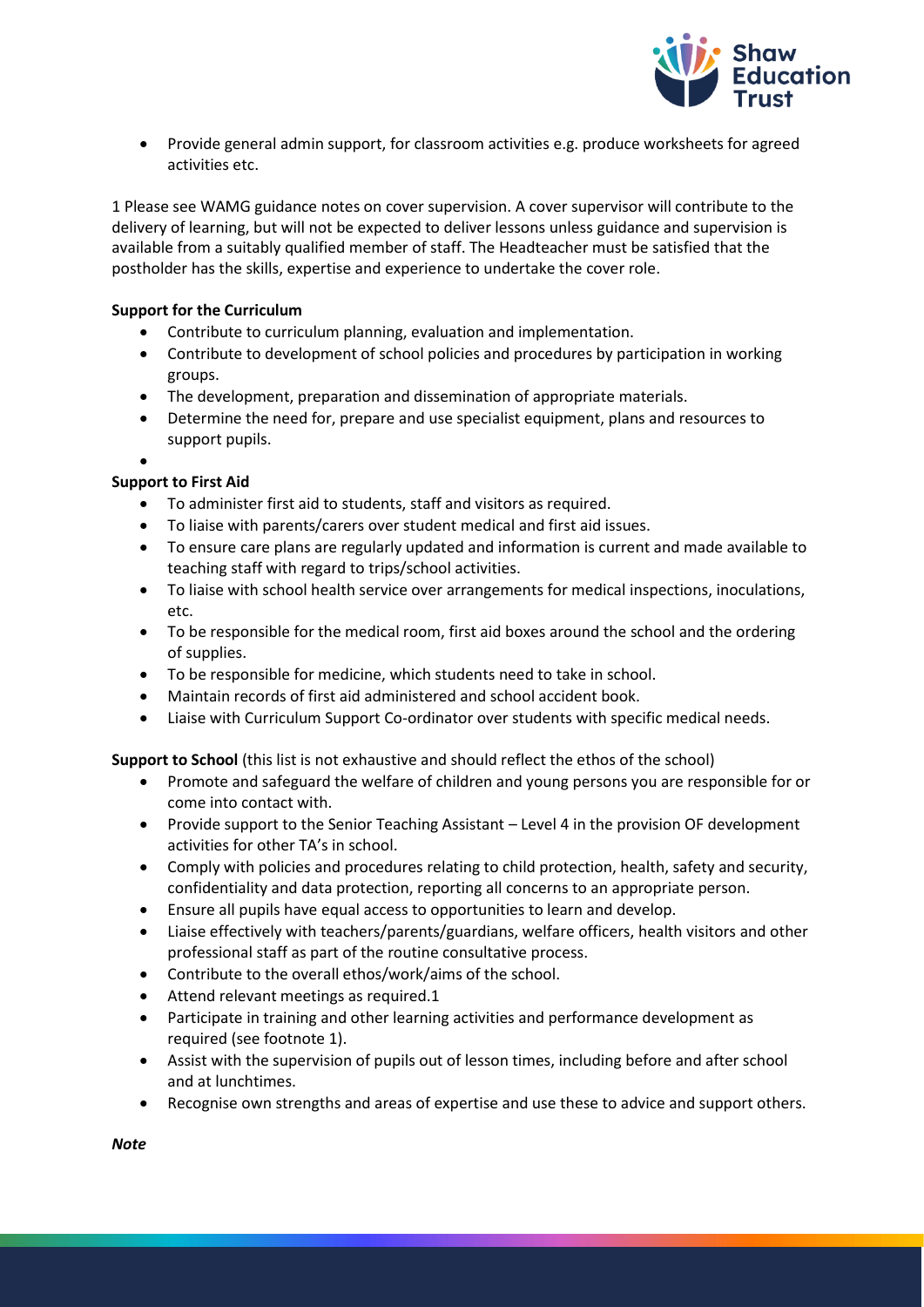

# *The job holder will be expected to undertake any other duties which are not specifically listed but are within the remit, responsibility and accountability of the job.*

# **Person Specification**

| <b>Minimum</b><br>Criteria for<br><b>Two Ticks</b><br>$\ast$ | Criteria                                                                                                                                                                                                                                                                                                                                                                                                                                                                                                                                                                                                                                                                                                                                                                                                                                                                                                                                                | <b>Measured</b><br>by<br>APP/I/ASS |
|--------------------------------------------------------------|---------------------------------------------------------------------------------------------------------------------------------------------------------------------------------------------------------------------------------------------------------------------------------------------------------------------------------------------------------------------------------------------------------------------------------------------------------------------------------------------------------------------------------------------------------------------------------------------------------------------------------------------------------------------------------------------------------------------------------------------------------------------------------------------------------------------------------------------------------------------------------------------------------------------------------------------------------|------------------------------------|
|                                                              | <b>Experience</b><br>Three years experience of working to support children's<br>learning gained in a relevant environment.                                                                                                                                                                                                                                                                                                                                                                                                                                                                                                                                                                                                                                                                                                                                                                                                                              | APP/I                              |
|                                                              | <b>Qualifications/Training</b><br>Very good numeracy/literacy skills equivalent to GCSE grade C<br>and above.<br>NVQ 3 for Teaching Assistant (or recognised equivalent<br>qualification).<br><b>Full First Aid Certificate</b>                                                                                                                                                                                                                                                                                                                                                                                                                                                                                                                                                                                                                                                                                                                         | APP/I                              |
|                                                              | Knowledge/Skills<br>Full working knowledge of relevant policies/codes of practice.<br>٠<br>An understanding of curriculum matters and to be able to<br>٠<br>contribute effectively to curriculum development, planning,<br>$\bullet$<br>evaluation and implementation.<br>٠<br>In depth understanding of areas of learning, e.g. literacy,<br>٠<br>numeracy, science, SEN or Early Years.<br>$\bullet$<br>Understanding of principles of child development and<br>٠<br>learning processes.<br>$\bullet$<br>Ability to plan effective actions for pupils at risk of<br>$\bullet$<br>underachieving.<br>٠<br>Effective use of ICT to support learning.<br>٠<br>Use of other equipment technology - video, photocopier.<br>$\bullet$<br>Well-developed interpersonal skills to be able to relate well to a<br>wide range of people.<br>Work constructively as part of a team whilst being able to<br>demonstrate initiative.<br>Good communication skills. | APP/I                              |
|                                                              | <b>Behavioural Attributes</b><br>Customer focused.<br>Has a professional and respectful approach, which<br>demonstrates support and shows mutual respect.<br>Can demonstrate active listening skills.<br>Takes responsibility and accountability.<br>Committed to the needs of the pupils, parents and other<br>stakeholders.                                                                                                                                                                                                                                                                                                                                                                                                                                                                                                                                                                                                                           | APP / I                            |